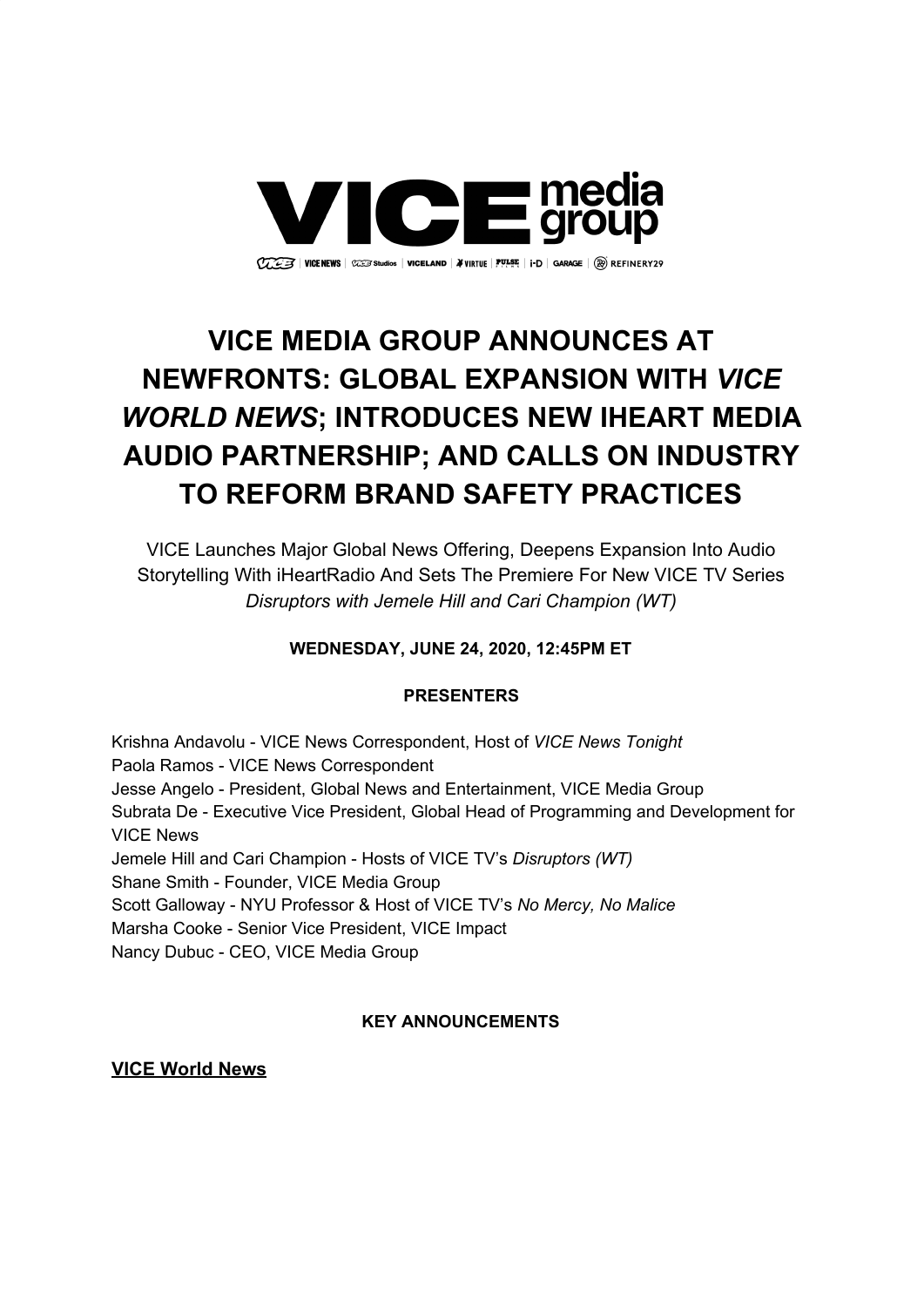

VICE Media Group is expanding its award-winning VICE News ecosystem globally with the launch of **VICE World News**. Building off the meteoric success of VICE News in the U.S, the VICE World News brand will create hundreds of hours of international television, digital and audio news programming for audiences worldwide, and will see VICE significantly scaling its news operations globally beyond its existing footprint.

VICE World News stories include the best of VICE's enterprise and investigative reporting; day-of coverage; unique second-day analysis; and reporting on the issues of relevance across the globe, authentically told by VICE News journalists from EMEA, APAC, Latin America, and North America. VICE World News will provide global coverage across the core beats the organization is known for including: extremism, climate, drugs, privacy, politics, and inequality. The expansion includes television and digital content, with the first offerings from VICE World News now available on VICE.com's English-language [sites](https://www.vice.com/en_us/section/world) in addition to more products launching over the coming year.

Under the new global banner, VICE World News will create hundreds of hours of premium documentaries, half-hour docu-series and weekly shows as well as digital video, written editorial, vertical video formats and original podcasts.

Television programming currently in production to be released in the U.S. and internationally include:

### **BORDER TO BORDER**

Are we heading for a borderless future or tied inescapably to the divisions of the past? Borders are flashpoints for the forces reshaping our world. In "Border to Border," VICE News correspondent David Noriega embeds in borderlands across the world, delivering an immersive, first hand look at life on the edges from both sides of the line.

#### **RESET**

Video games are not niche; they are the biggest media industry in the world. While we've all seen games like *Goldeneye* and *World of Warcraft* glue eyeballs to screens in the millions, the untold origin stories behind these games are just as compelling as the games themselves. In "Reset," VICE News correspondent Dexter Thomas explores the games that created the global phenomenon, from *Super Mario Brothers* to *Fortnite*.

#### **FANATICS**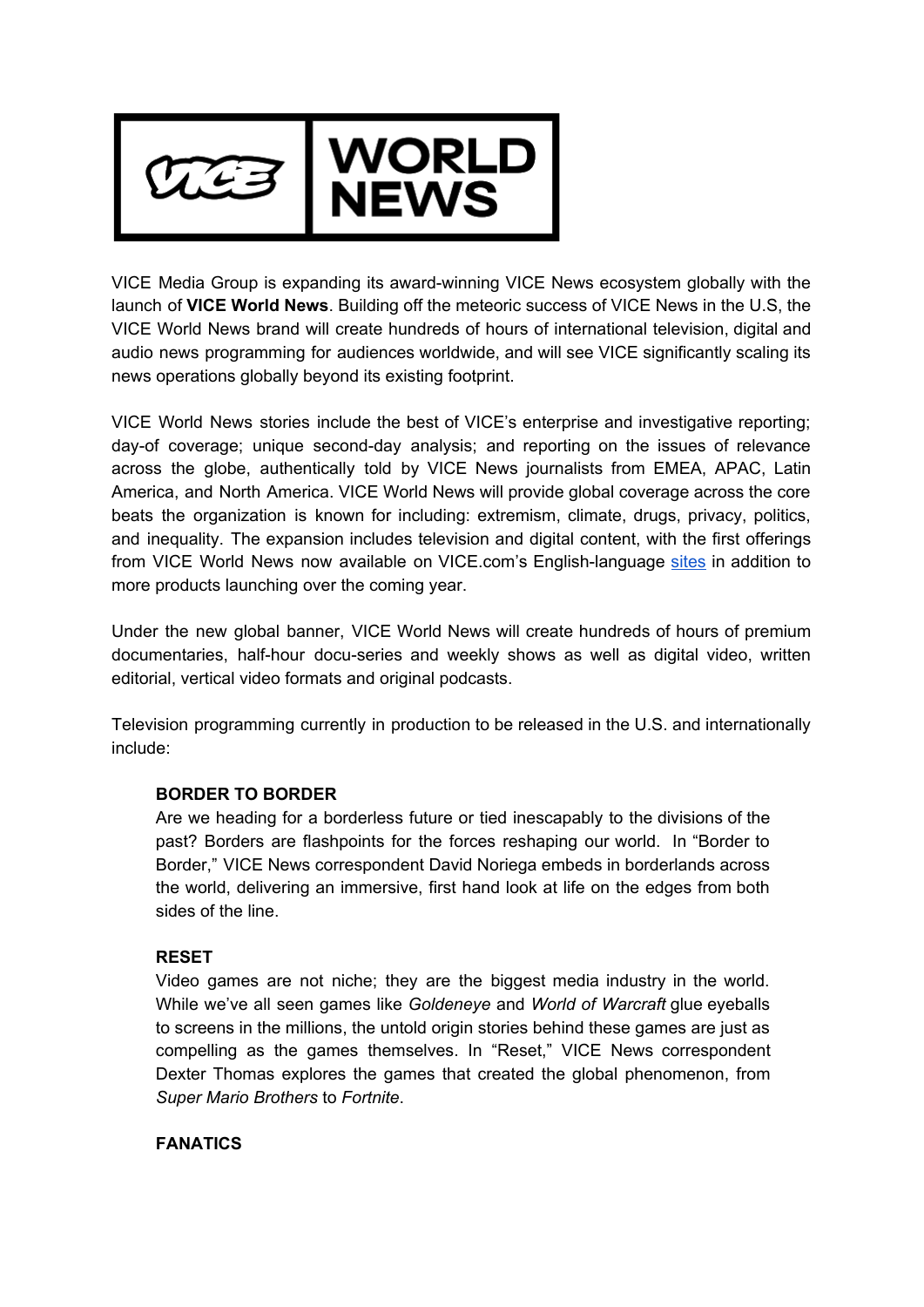Fandom is the new religion. As traditional institutions and belief systems lose power, new cults of personality are born every day. In "Fanatics," VICE News correspondent Alice Hines delves into the unorthodox lives and complex motivations of people who devote themselves so deeply in a space between interest and obsession, they change irrevocably. Each episode is a window into a set of intimate experiences: at turns surreal, tragic, confounding, and profound.

#### **THE SOURCE**

Whether it's the upheaval caused by the COVID-19 pandemic, mass migration, or an emerging conflict, "The Source" will peel back the layers of the world's biggest stories to uncover where the story began. Reporters from around the world will bring the audience along to dissect one compelling news story, told in an hour-long documentary. From an investigation into the coronavirus conspiracy theories, to a blow-by-blow account of President Trump's photo op at St. John's Church, "The Source" will show you what is really happening behind the headlines.

### **A CALL FOR CHANGE IN BRAND SAFETY PRACTICES**

**[WATCH:](https://vimeo.com/431855173/3a5354be21)** Marsha Cooke's NewFront presentation on The Brand Safety Paradox. *\*Video can be used for publishing*

With protests taking hold around the world the past few weeks, VICE has now seen new words added to keyword blocklists that include: *George Floyd, Black Lives Matter*, *Protest*, *Minneapolis*, and even *Black people*.

In 2019, VICE Media Group took a stance, calling upon advertisers to reconsider the brand safety practice of keyword blocklists and revealing through internal research that these lists restrict content that promotes diversity and inclusion.

From that moment, VICE no longer blocked a list of 25 words and phrases traditionally found on keyword blocklists, including important diversity identifiers, such as *Muslim*, *Transgender*, *Refugee*, *Interracial* and more.

In a recent internal analysis, VICE Media Group saw that content related to George Floyd and the protests, monetized at a rate 57% lower than other News content. This is as a result of brands and agencies specifically blocking their ads from being next to quality journalism about this important event.

So this year, VICE Media Group is doubling down on its stance, and calling upon advertisers to support journalism and the stories that matter.

The ask is twofold:

1. Brand marketers: Call upon your agencies to review and question the words that make up their blocklists.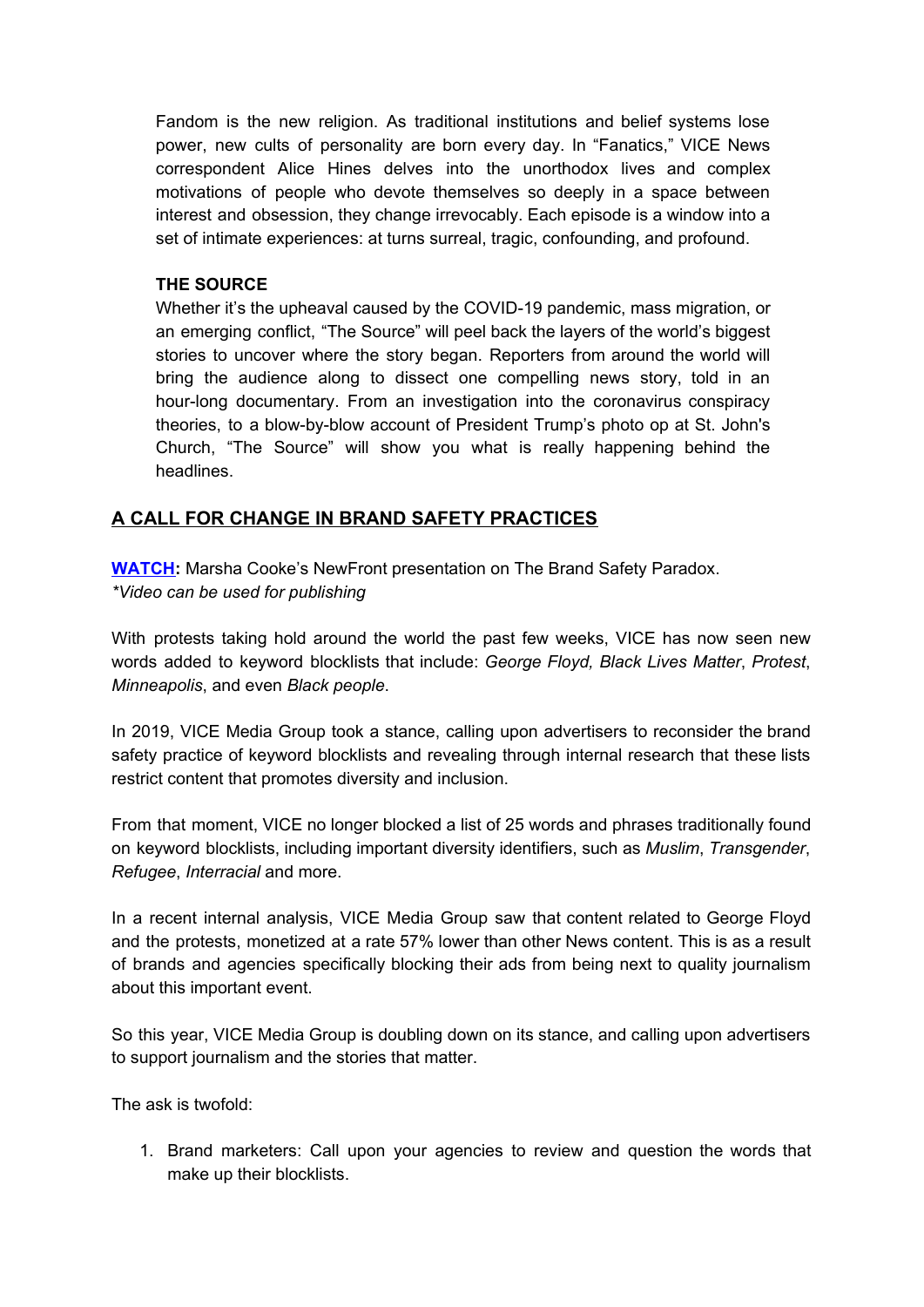2. Agencies: Reassess the antiquated practice of keyword blocklists, and instead look to more contextual-based solutions that better support journalism, while servicing our partners needs for brand safety.

## **iHeartRadio Audio Partnership**

iHeartMedia, the No. 1 commercial podcast publisher globally, and VICE Media Group, the world's largest independent youth media company, are launching "**VICE News Reports**," a new weekly investigative series covering critical news subjects from around the world. "VICE News Reports" will be co-produced by iHeartRadio and VICE News. As part of the new partnership, iHeartMedia will have a first-look option to co-produce additional podcasts based on VICE Media Group content. "VICE News Reports" will debut this fall on [iHeartRadio](http://www.iheart.com/) and everywhere podcasts are available.

The year-round weekly series will feature in-depth, on-the-ground reportage, tapping into VICE's extensive global network of diverse, award-winning journalists, offering rare-access audio that brings the listener directly into the story unlike any other program. With an immersive, vérité, in the field approach, the half-hour episodes will provide unique reporting on the biggest news stories in the world and delve into underreported events beyond the 24-hour news cycle.

The series will include a mix of long and short-form reports, feature stories, multiple episode series and more, all told in the signature VICE News style. Topics to be covered include exclusive reporting from the frontlines of global conflicts and civil uprisings; a deep dive into the rise of the alt-right in the states and abroad; and a multi-part investigation into the debate about arming teachers in America's schools.

## *Disruptors* **with Jemele Hill and Cari Champion (working title)**



**[WATCH:](https://vimeo.com/431847744/e8ccafaa1e)** VICE TV series recaps and Jemele Hill & Cari Champion tease *Disruptors \*Video can be used for publishing*

Building on the success of this season's *Dark Side Of The Ring,* the highest rated show in the network's history, and a strong spring slate of new series including: *Shelter in Place with Shane Smith, A Seat at the Table with Anand Giridharadas* and *No Mercy, No Malice with Professor Scott Galloway*, VICE TV is launching a new weekly talk show with veteran journalists, former colleagues, and best friends Jemele Hill and Cari Champion this summer. *Disruptors with Jemele Hill and Cari Champion (working title)* unpacks the biggest topics and headlines of the week in an unfiltered conversation. *Disruptors (WT)* will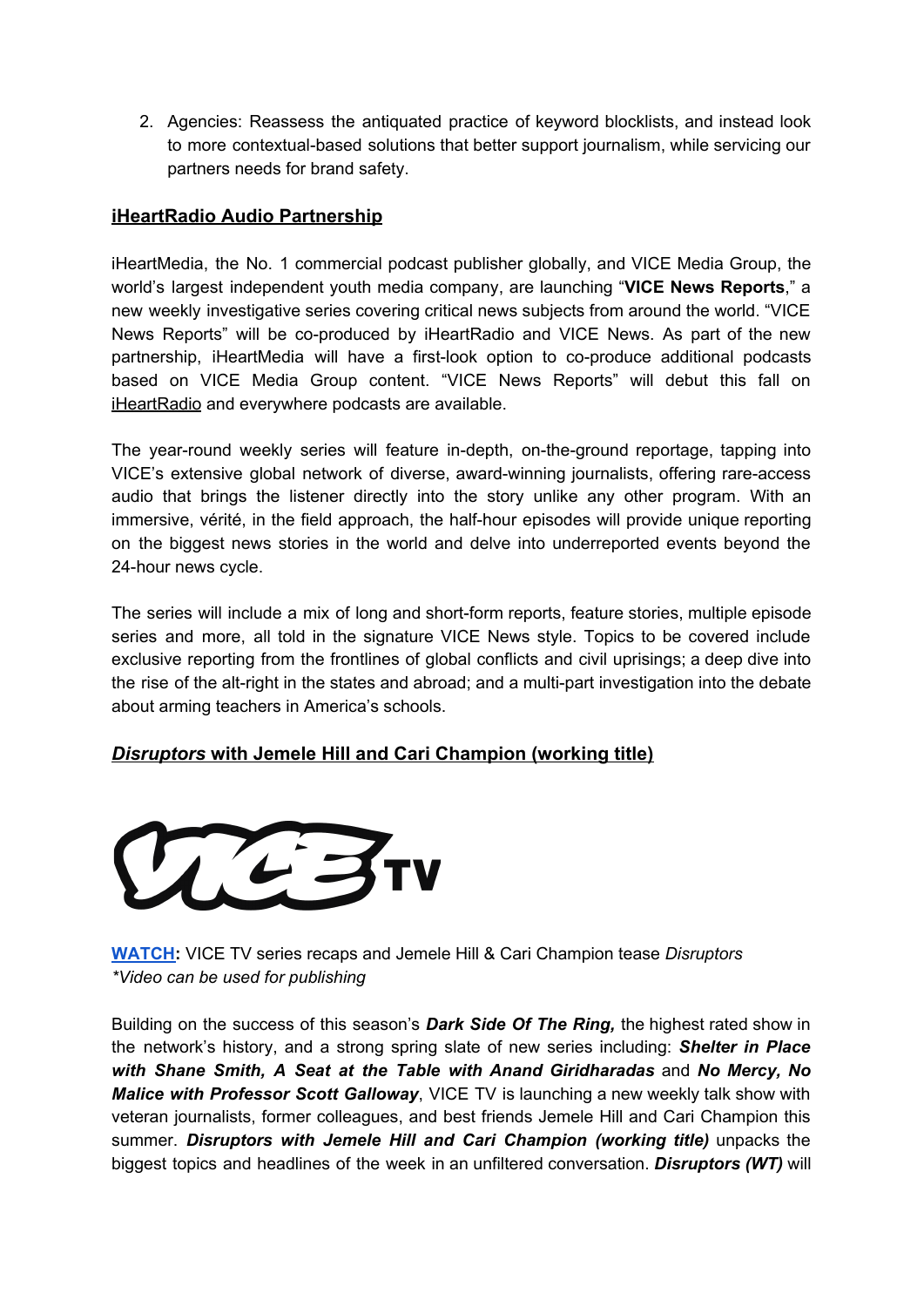also feature guest experts, thought leaders and changemakers who will provide perspective, commentary and insight. From the politics of culture to the culture of politics and the business of sport to the sport of business, Cari and Jemele offer their outspoken and entertaining voices to go in-depth on issues most on their minds.



Anchor, sports journalist, and host **Cari Champion** spent nearly a decade at ESPN, where she served as a *SportsCenter* anchor, co-host of *SportsNation,* host of ESPN2's *First Take* and her own weekly podcast *Be Honest with Cari Champion*. Currently, she is a field reporter on Season 2 of NBC's reality competition series, *The Titan Games*, created and presented by Dwayne "The Rock" Johnson. Champion also worked as a sideline reporter on ABC's *Battle of the Network Stars* reboot, and frequently appeared on Steve Harvey's daytime show, *STEVE*. Additionally, Champion has served as host and reporter for the Tennis Channel, *The Insider*, *Hollywood 411* and Starz Entertainment as well as worked across the country covering news, entertainment, and sports stories of national interest for ABC, CBS, NBC and other cable networks. Champion empowers worldwide audiences by offering her unique

perspective on women in the male-dominated world of sports, race and ethnicity in sports media, and how to overcome personal and professional adversity.



Emmy Award winning journalist, **Jemele Hill** is the co-founder of Lodge Freeway Media, a contributing writer for *The Atlantic* and host of the weekly Spotify Original podcast *Jemele Hill is Unbothered*. Previously, over the course of a dozen years at ESPN, Hill served as chief correspondent and senior columnist for *The Undefeated,* co-anchor of the network's flagship six o'clock *SportsCenter, SC6 with Michael & Jemele* and the popular podcast and weekday TV show *His & Hers.* Prior to joining ESPN.com as a national columnist, she was the only African-American female sports columnist in the country while at the *Orlando Sentinel,* and has also written about sports for the *Detroit Free Press* and the *Raleigh News & Observer.* Hill was honored as *Journalist of the Yea*r by the National Association of Black Journalists in 2018 and participated in the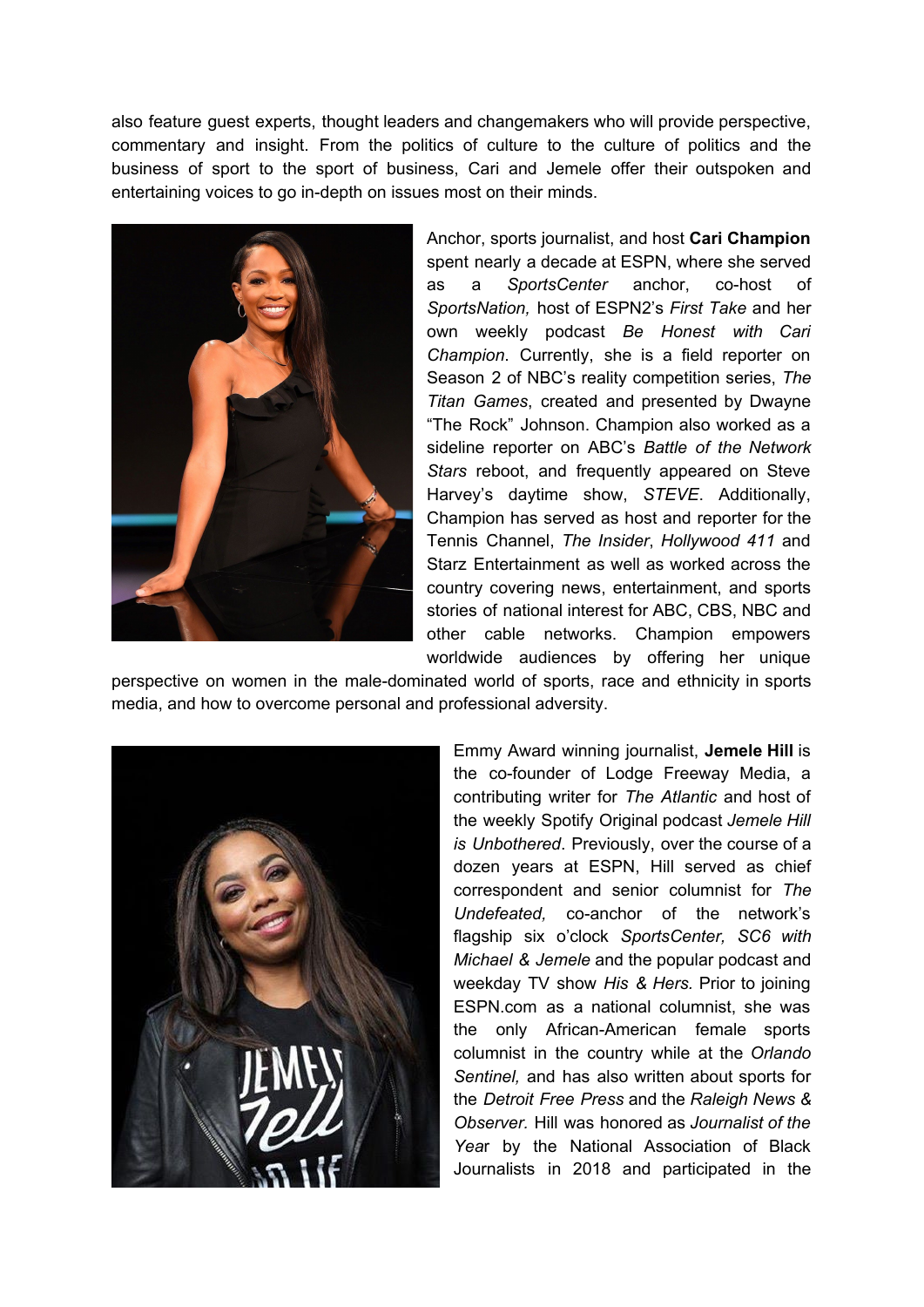Emmy Award winning *The President and the People: A National Conversation*, a one-hour town hall with President Barack Obama on race relations, justice, policing and equality. Her credits also include the podcast *The Wire: Way Down in the Hole* with Van Lathan.

## **The 8:46 Project**



VICE Media Group is launching 'The 8:46 Project,' a company-wide commitment to expand coverage and reporting on systemic racism across all of VICE's brands including: VICE News, VICE Digital, Noisey, Munchies and VICE TV.

It took eight minutes and forty-six seconds to extinguish the life of George Floyd, igniting protests that have brought about the most significant reckoning on racial violence in recent U.S. history. Content from 'The 8:46 Project' will not only report on the stories and actions in the streets today, but will look to the future and beyond to deepen the country's understanding of this American uprising and racial injustice in the U.S.

VICE has long been a leader in reporting on accountability and racial violence through its coverage of politics, climate, health, tech and extremism. Over the next 12 months, all of VICE Media Group's brands will commit to publishing even more of these vital stories across its myriad platforms. The coordinated, cross-company initiative will feature investigative reports, engaging digital video series, documentaries, audio installments, and vertical video formats that bear witness to this historic time shaping our futures.

Bayard, the font used for 'The 8:46 Project' logo, was created by designer Tre Seals and his company [Vocal](https://www.vocaltype.co/) Type Co, which focuses on bringing diversity to the design industry by creating typefaces that highlight a piece of history from a specific under-represented race, ethnicity, or gender. Bayard was inspired by the 1963 March on Washington and is named after Bayard Rustin, a close advisor to Martin Luther King Jr. and a seminal figure in the Civil Rights Movement.

## **The 2030 Project**

VICE Media Group is introducing a new program, aimed at imagining the future.